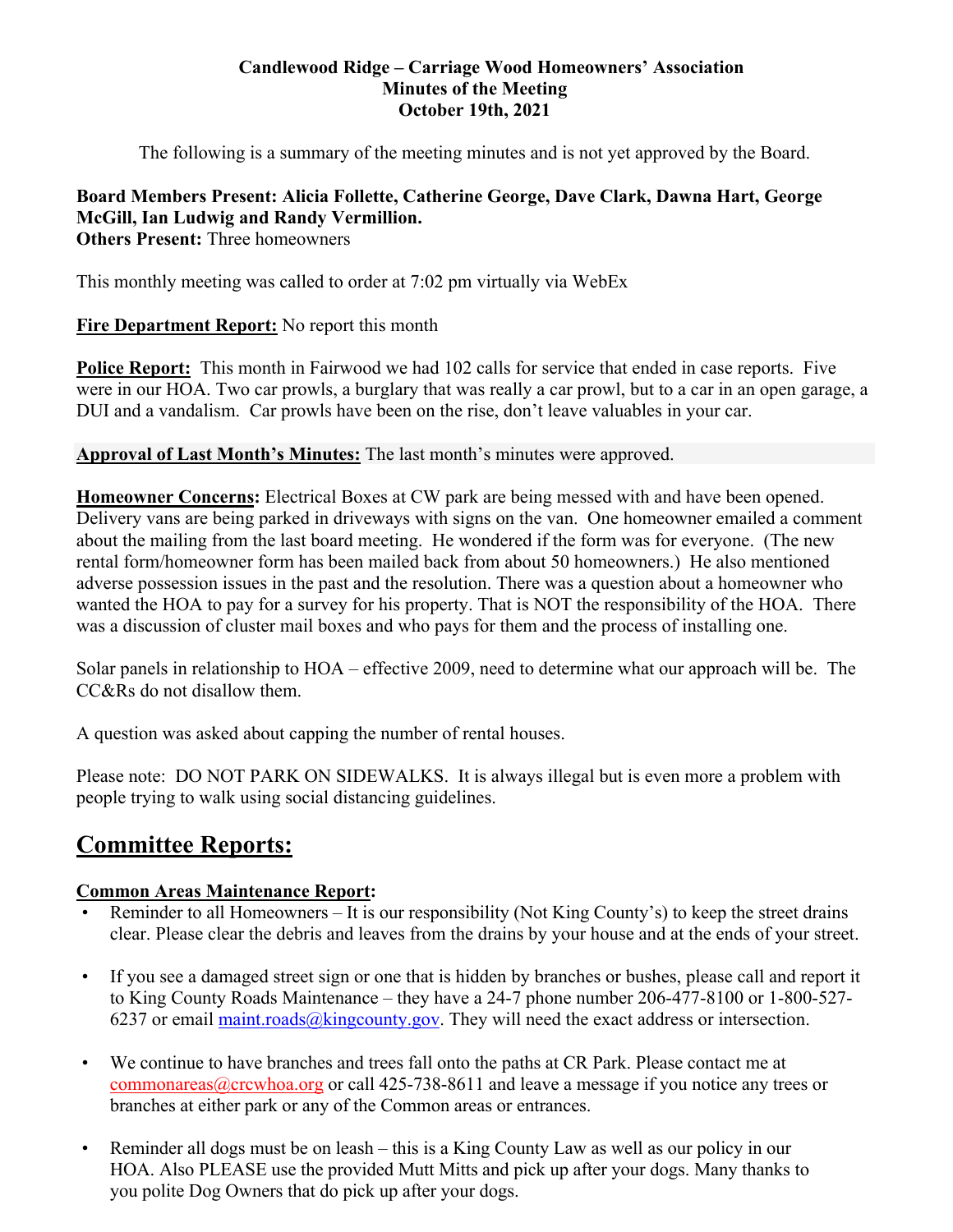- I had Soos Creek Water and Sewer shut off and lock the water at both Parks and CR Entrance. Canber also winterized the lines on the  $18<sup>th</sup>$ .
- We were notified that a Homeowner whose property backs up to CW Park had built a new fence. It was taller than the 6 ft allowed height and it was 4 or 5 ft further toward the park then the old fence. The HOA BOD voted to have a survey done of all the Park to determine this Properties property line as well as several others that we had questions about. The cost for this survey was \$2650 plus \$500 for Recording if any encroachments were found. This Survey was done on Oct 14 and  $15<sup>th</sup>$  and the tall fence is indeed on the HOA property. They informed us of at least 3 other encroachments also so we will be contacting these Homeowners.
- King County Sheriff Patrols and requests will now be coordinated by the CAM Chair and monthly reports will be submitted before each monthly meeting. Please contact the Board with any areas of concern and we will do our best to accommodate.
- Please keep a watch for suspicious Activity and call 911
- **Reminder:** Our parks are private parks which exist for the use and enjoyment of HOA residents, their families and guests. They are not public parks. Our park usage rules apply to everyone. Following are some of the rules that have been established to maximize safety, and minimize liability and maintenance cost:
- A. Park Hours: 9:00 am to dusk.
- B. No Smoking, alcohol, drugs, loud music, golfing, motorized vehicles or **Fireworks** are allowed.
- C. Animals must be leashed, and owners are responsible for cleaning up after their animals.

## **ACC Report:**

We accept ACR requests via e-mail or U.S mail. We have noticed that paint requests have been received lately without paint chips as well as requests without ACR forms. All requests must be accompanied by ACR forms which must be signed, include a valid address and functioning phone number and, if for paint or stain, must include paint chips or specific manufacturer and name/code so it can be found on the web and note which paint is for what part of the house (body, trim, deck, gutters, door, …). If you want to speed up your notification, be sure that your email address is clearly written. Paint samples are required even if painting the same color as existing.

The ACC will consider ACRs with virtual paint chips but only when there is no question as to whether they would be approved. The ACR form has been updated and the new form has been loaded into the website.

ACC requests for this month were: 3 roof replacements 1 driveway replacement 4 paints 1 window and door replacement 1 mail box replacement 1 landscape 1 fence

1 front door replacement

## **Complaints Negotiations Report:**

Two complaints this month. They were for a barking dog and a paint job that was not approved.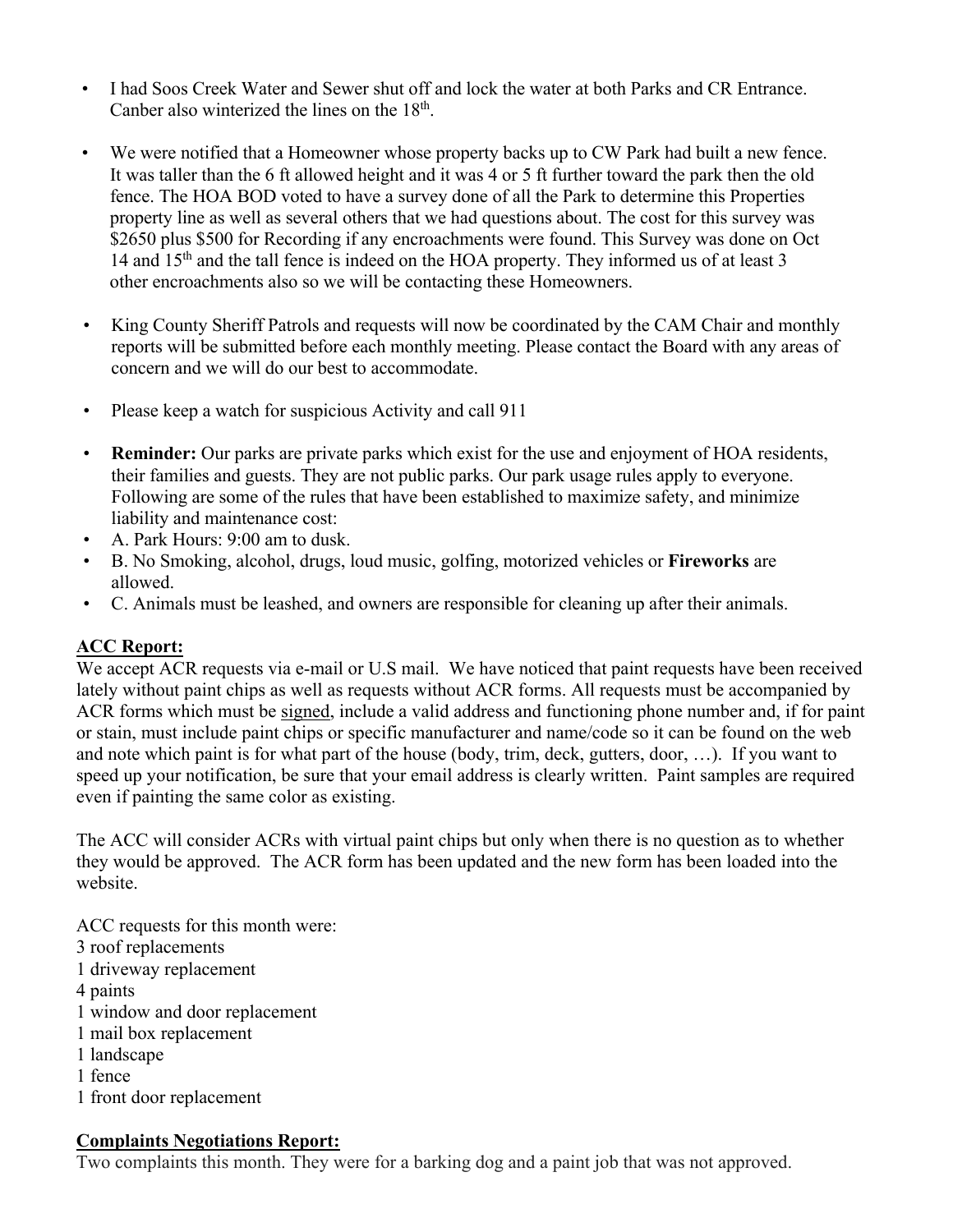# **Treasurer's Report:**

Reports look good.

## **Legal and Insurance Report:**

No report this month

## **Community Events Committee**

We need volunteers. The Easter Egg Hunt was cancelled due to the lack of volunteers. The Garage Sale and Summer Event are also canceled for the same reason. There was one person who has expressed in volunteering.

# Cul-de-Sac Committee Report – October 2021

- Inspected all 18 Cul-de-Sac Islands and 5 Retention/Detention Ponds within the last week
	- o Trees, plants and general maintenance:
		- Most plantings survived the heat wave
			- A few foundation plants are suffering because of the summer heat and lack of water but seem to be responding favorably to the rain
	- o Retention/Detention Pond Issues:
		- Pond at  $3^{\text{rd}}$  Entrance to CW (160<sup>th</sup> Ave SE)
			- "No Dumping" sign has fallen over post is rotted/broken
		- Large Pond next to CW Pipeline (SE  $184<sup>th</sup>$  Street)
			- Chain Link Gate nearest pipeline has come off hinges and is leaning
- No Islands recommended for renovation at this time no change in Island score for October

Respectfully submitted – Randy Vermillion

Please note that, if a home owner wants to reserve a park, he or she should contact the CAM chair at commonareas@crcwhoa.org or call 425-738-8611 #80 and leave a message.

## **Web Site:**

Ian is now Web Master. Ian now has the passwords so he can start work. We are looking at a new website design and email system.

## **Capital Improvement Committee:**

No report this month. On hold until next spring.

## **Nominating Committee**

Currently we have no open positions on the Board

#### **Old Business:**

2022 budget needed some Legal and CAM cost increases. The additions will be covered by the increase in the dues. The budget was approved.

The postcard review is just about done. It worked out well.

## **New Business:**

The park survey showed 4 encroachments. George and Randy will review the survey results. Dawna will help draft a letter to homeowners about what is allowed in terms of ACC issues. Please note that homeowners should not go to either our bookkeeper's house or those of Board members unless previously agreed upon in the case of Board members. Also, do not call them unless personal friends.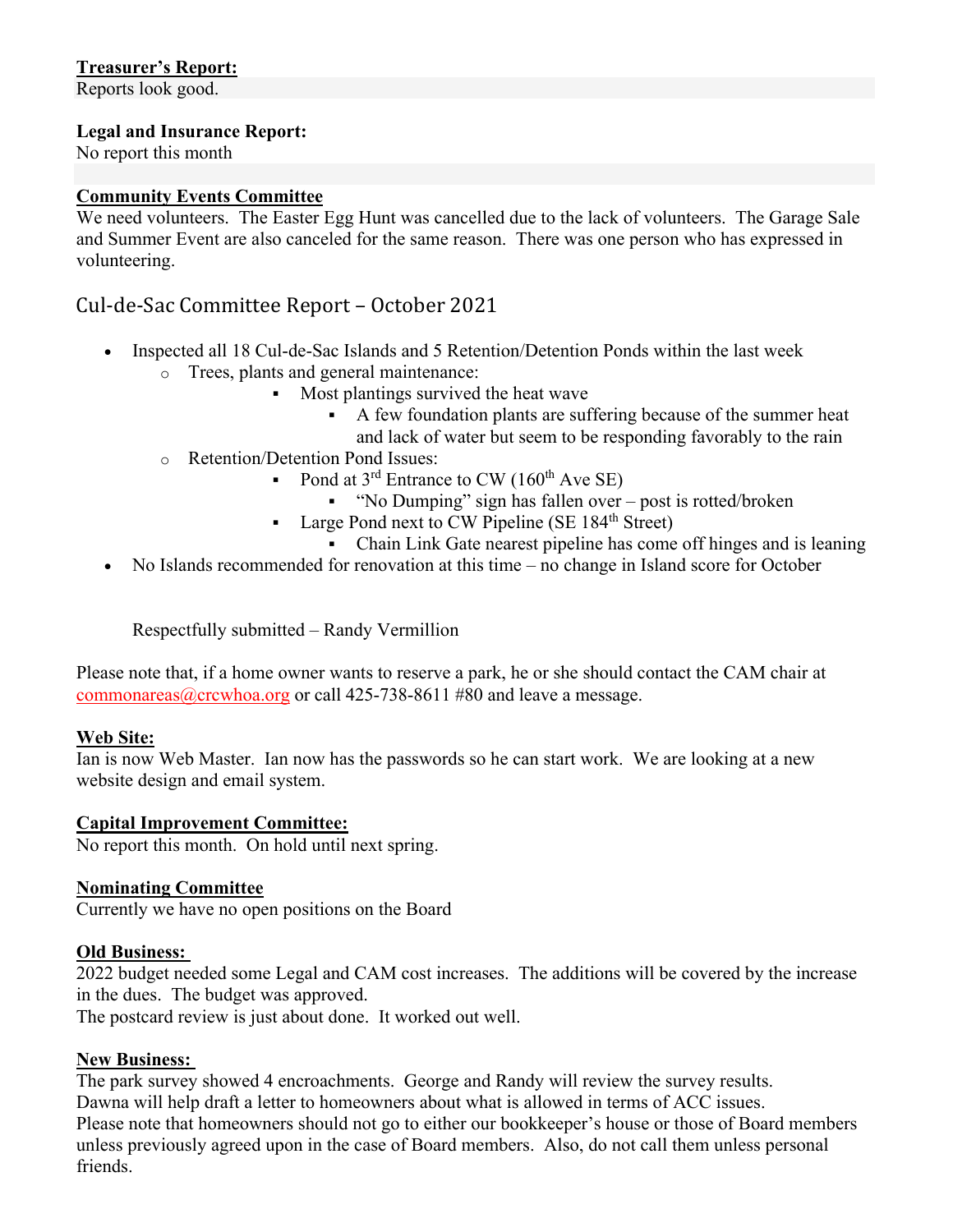**Please note that non safe and sane fireworks are illegal in the HOA because they are illegal in unincorporated King County.** Several years ago we had a house in our HOA burn down due to fireworks.

If you would like to give us your email address in order to be added to our email announcements, please send your info to bookkeeper@crcwhoa.org. No one will see your email and we will not give it to anyone.

Roles for the 2021 HOA Board Members

| George McGill    | President / Common Areas Chair                       |
|------------------|------------------------------------------------------|
| Catherine George | Reporting Secretary / ACC Chair                      |
| Alicia Follette  | Complaints / Treasurer                               |
| Dawna Hart       | Member at Large                                      |
| Ian Ludwig       | Vice President / ACC Member / CAM Member/ Web Master |
| Randy Vermillion | ACC Member / Cul-de-sac Chair                        |
| David Clark      | Member at Large                                      |
| *Don Nelson      | Legal and Insurance                                  |
|                  |                                                      |

\* Volunteer, not a Board Member

**Special Topics:** Visit our Website and contact the HOA via Email at:

Web – www.crcwhoa.org Facebook - Candlewood Ridge/Carriagewood HOA Email – president@crcwhoa.org info@crcwhoa.org architecture@crcwhoa.org If you would like to give us your email address in order to be added to our email announcements, please send your info to bookkeeper@crcwhoa.org. Please visit us on Facebook also.

## **Executive session:**

None needed

A motion was made to adjourn the meeting at 8:48pm.

## **Next Board Meetings:**

- November  $16<sup>th</sup>$ , 2021
- December  $21<sup>st</sup>$ , 2021
- $\bullet$  January 18<sup>th</sup>, 2022
- February  $15<sup>th</sup>$ , 2022
- $\bullet$  March 15<sup>th</sup>, 2022
- April  $19<sup>th</sup>$ , 2022
- May  $17^{th}$ , 2022
- June  $21^{st}$ , 2022
- $\bullet$  July 19<sup>th</sup>, 2022
- August  $16^{th}$ , 2022
- September  $20<sup>th</sup>$ , 2022
- $\bullet$  October 18<sup>th</sup>, 2022
- November  $15<sup>th</sup>$ , 2022
- December  $20<sup>th</sup>$ , 2022

# **Annual Meeting:**